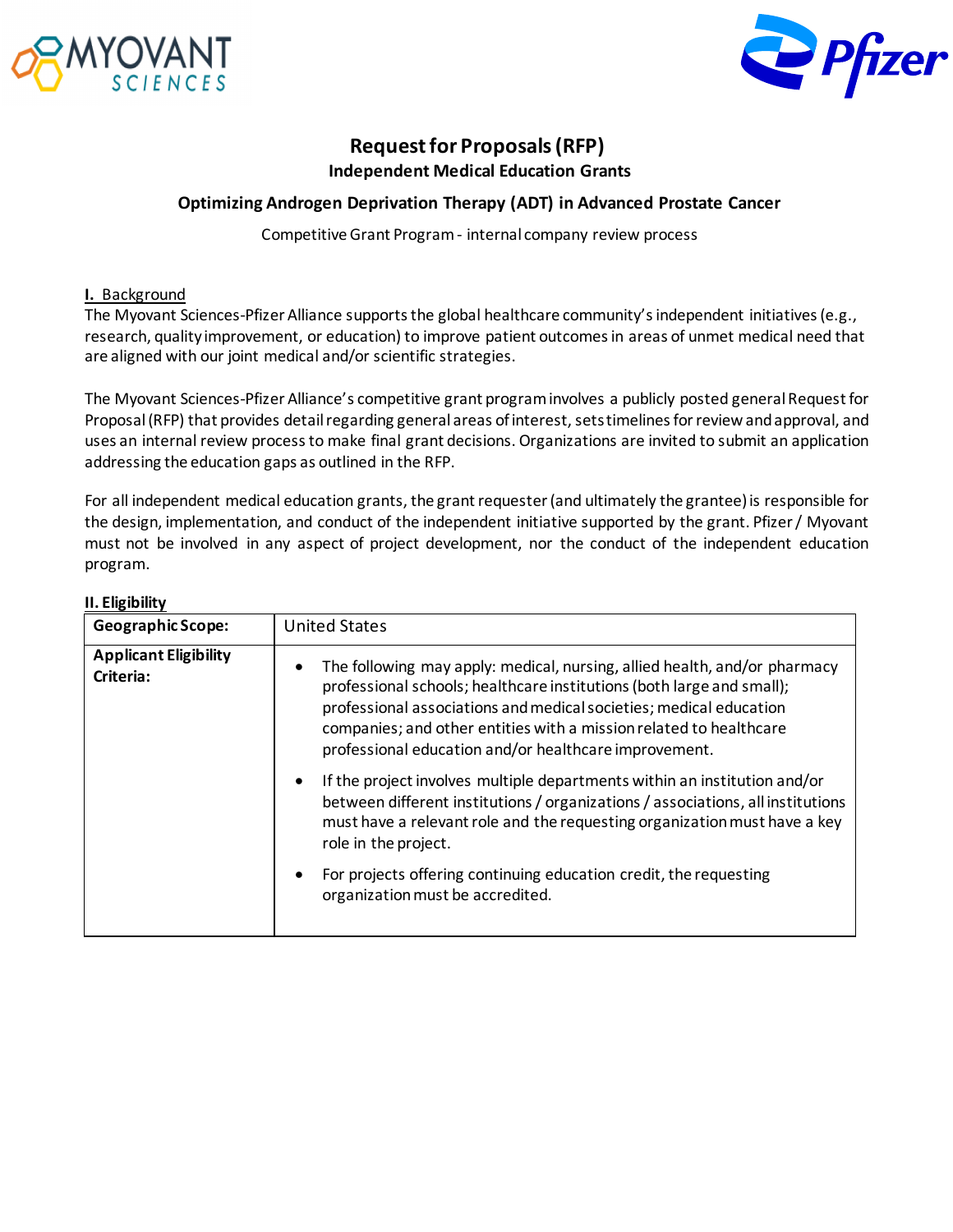### **III. Requirements**

| Date RFP Issued:                                                                      | April 14, 2022                                                                                                                                                                                                                                                                                                                                                                                                                                                                                                                                                                                                                                      |
|---------------------------------------------------------------------------------------|-----------------------------------------------------------------------------------------------------------------------------------------------------------------------------------------------------------------------------------------------------------------------------------------------------------------------------------------------------------------------------------------------------------------------------------------------------------------------------------------------------------------------------------------------------------------------------------------------------------------------------------------------------|
| <b>Clinical Area:</b>                                                                 | Prostate Cancer                                                                                                                                                                                                                                                                                                                                                                                                                                                                                                                                                                                                                                     |
| <b>Specific Area of Interest</b>                                                      | General Areas of Interest and goals of the medical education:                                                                                                                                                                                                                                                                                                                                                                                                                                                                                                                                                                                       |
| for this RFP:                                                                         | Training on patient preferences and adherence data regarding oral vs.<br>$\bullet$<br>parenteral oncologic therapy for prostate cancer<br>Providing multidisciplinary care teams updates on Androgen Deprivation<br>Treatment (ADT) options<br>Increasing awareness of barriers to the delivery of equitable prostate<br>cancer care and opportunities to improve ADT treatment across diverse<br>populations<br>Raising awareness of cardiovascular risk in patients with prostate cancer<br>receiving ADT<br>Differentiating the clinical significance of LHRH agonists vs. GnRH<br>antagonists                                                   |
|                                                                                       | It is not our intent to support clinical research projects. Projects evaluating the<br>efficacy of therapeutic or diagnostic agents will not be considered.<br>Proposals for independent medical education programs may include:<br>All activity formats including live in-person, live virtual, enduring virtual,<br>print materials, innovative communication channels, apps, social media,<br>digital programs, and resources or tools for clinical practice.<br>Novel decision-making tools for healthcare professions to use with their<br>patients to support informed patient decision making and drive patient<br>engagement in their care. |
| <b>Target Audience</b>                                                                | Urologists, Medical Oncologists, Radiation Oncologists, Nurse Practioners,<br>Physician Associates/Assistants, Pharmacists, and other allied Prostate Cancer<br>healthcare providers                                                                                                                                                                                                                                                                                                                                                                                                                                                                |
| <b>Expected Approximate</b><br><b>Monetary Range of</b><br><b>Grant Applications:</b> | Expected Approximate Monetary Range of Grant Applications:<br>Individual projects requesting up to \$200,000 will be considered. Smaller grant<br>amounts are highly encouraged. The estimated total available budget related to<br>this RFP is \$1,000,000 USD                                                                                                                                                                                                                                                                                                                                                                                     |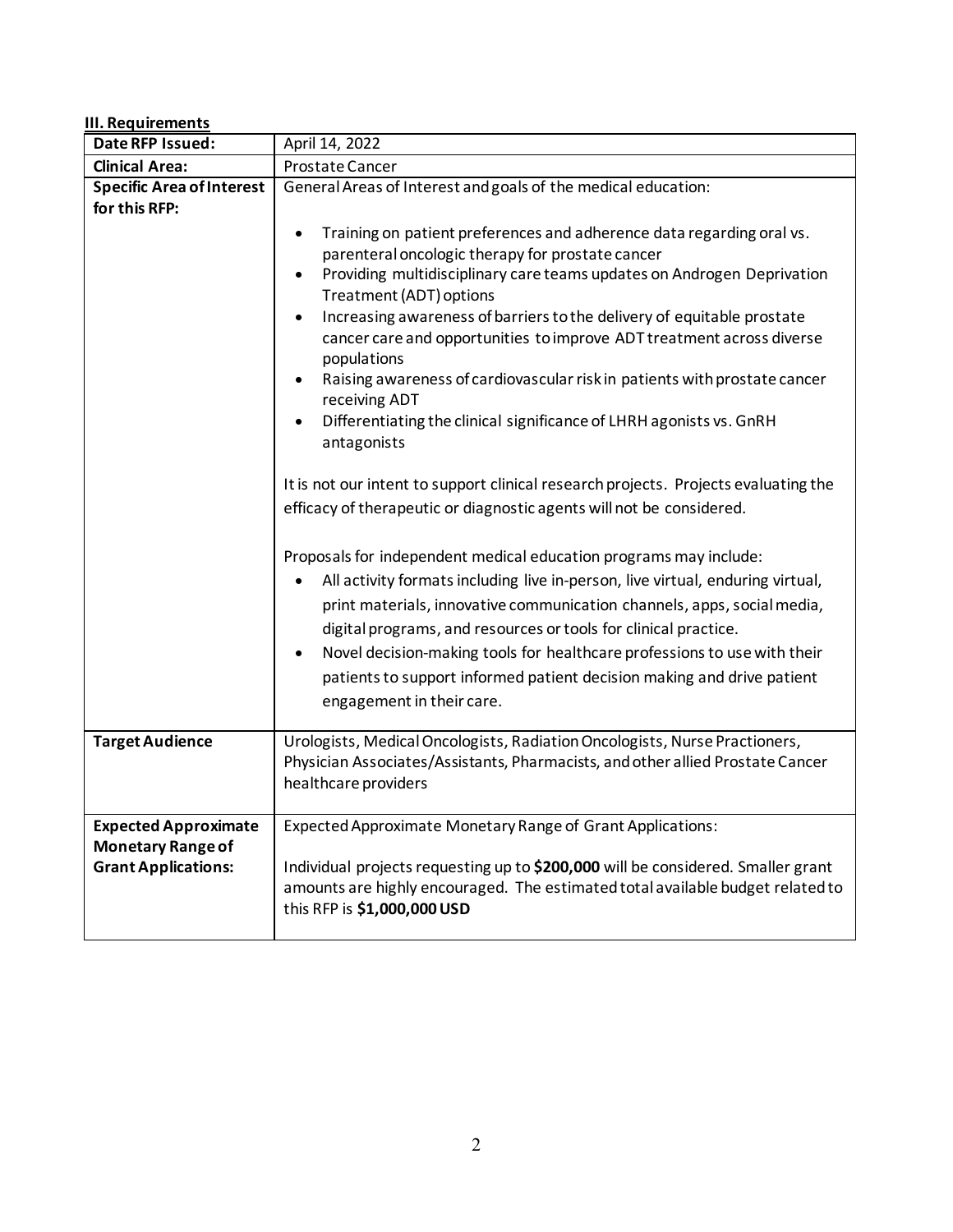| <b>Key Dates:</b>         | RFP release date: April 14, 2022                                                                                        |
|---------------------------|-------------------------------------------------------------------------------------------------------------------------|
|                           | Grant Application due date: June 30, 2022                                                                               |
|                           | Please note the deadline is 23:59 Eastern Time                                                                          |
|                           | Anticipated Grant Award Notification Date: July 29, 2022<br>٠                                                           |
|                           | Grants will be distributed following a fully executed agreement.                                                        |
|                           | Anticipated Approx. Project Start and End Dates:<br>$\bullet$                                                           |
|                           | October 2022 - December 2023                                                                                            |
|                           | (1 year to 18 months project length is preferred, maximum project length                                                |
|                           | is 2 years)                                                                                                             |
| <b>How to Submit:</b>     |                                                                                                                         |
|                           | Please go to www.cybergrants.com/pfizer/knowledge and sign in. First-time<br>users should click "Create your password". |
|                           |                                                                                                                         |
|                           | In the application:                                                                                                     |
|                           | For the question "What type of request are you submitting?" select<br>$\bullet$                                         |
|                           | <b>Response to a Request for Proposal (RFP)</b>                                                                         |
|                           | For the question "Are you replying to a Request for Proposal as part of the<br>$\bullet$                                |
|                           | Competitive Grant Program?" select Yes                                                                                  |
|                           | Select the following Competitive Grant Program Name:<br>$\bullet$                                                       |
|                           | 2022 Onc US: Optimizing ADT in Advanced Prostate Cancer                                                                 |
|                           |                                                                                                                         |
|                           | Select the following Primary Area of Interest:                                                                          |
|                           | <b>Oncology-Genitourinary-Prostate</b>                                                                                  |
|                           |                                                                                                                         |
|                           | Requirements for submission:                                                                                            |
|                           | Complete all required sections of the online application and upload your project                                        |
|                           | proposal (see Appendix) in the General RFP Submission field.                                                            |
|                           |                                                                                                                         |
|                           | If you encounter any technical difficulties with the website, please click the                                          |
|                           | "Technical Questions" link at the bottom of the page.                                                                   |
|                           | IMPORTANT: Be advised applications submitted after the due date will not be                                             |
|                           | reviewed by the committee.                                                                                              |
|                           |                                                                                                                         |
| <b>Questions:</b>         | If you have questions regarding this RFP, please direct them in writing to                                              |
|                           | Dewayne Brumlow at (Dewayne.Brumlow@pfizer.com) and Jennifer Smith                                                      |
|                           | (jennifer.smith@myovant.com), with the subject line "2022 Optimizing                                                    |
|                           | Androgen Deprivation Therapy (ADT) in Advanced Prostate Cancer"                                                         |
| Mechanism by which        | All applicants will be notified via email by the dates noted above.                                                     |
| <b>Applicants will be</b> | Applicants may be asked for additional clarification during the review period.                                          |
| Notified:                 |                                                                                                                         |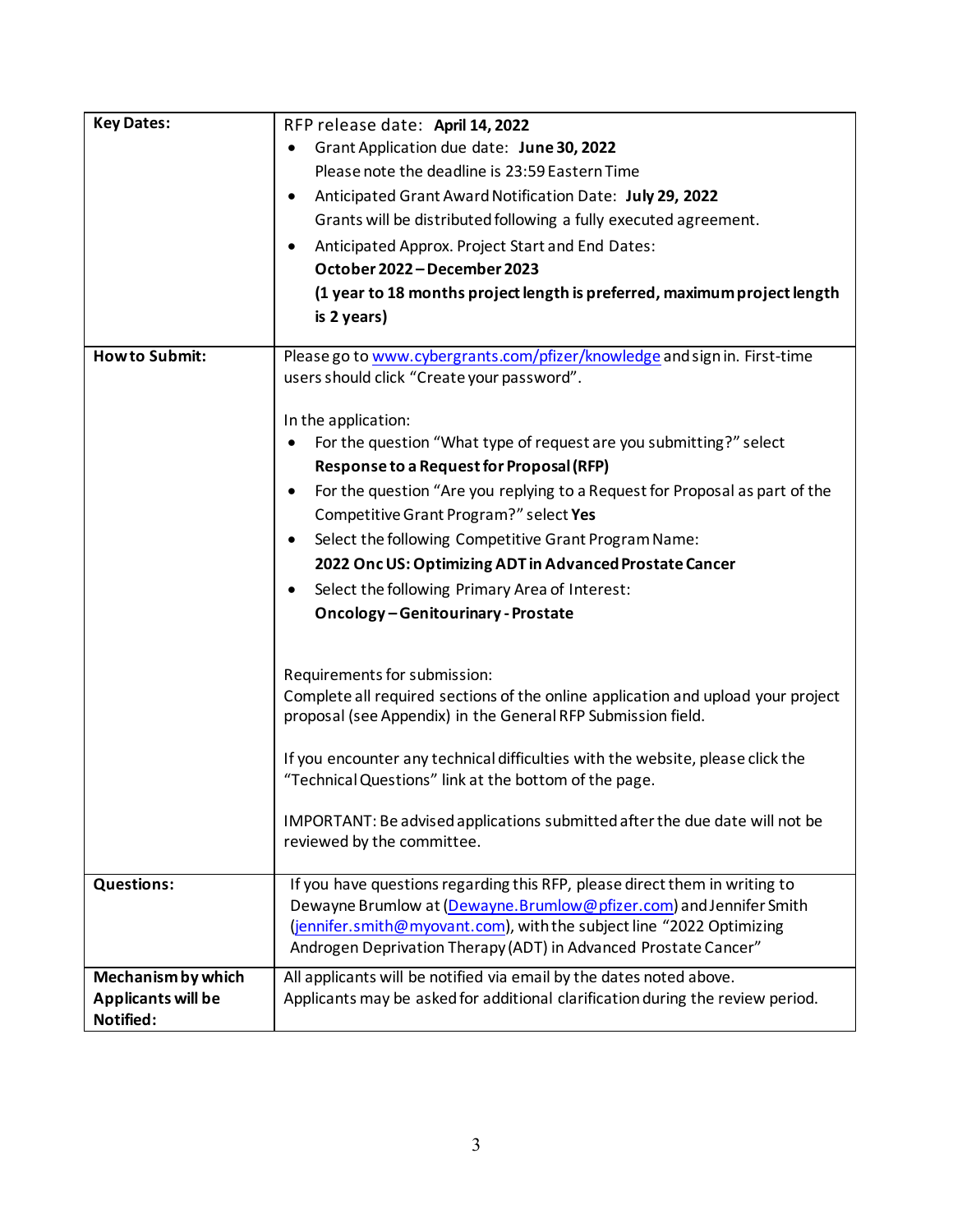# **Appendix - General RFP Submission Requirements**

Project Proposalsshould be single-spaced using Calibri 12-point font and 1-inch margins. Note there is a 15 page limit exclusive of references. Please include the following:

| <b>Goals and Objectives</b>                | Briefly state the overall goal of the project.<br>List the objectives you plan to meet with your project, in terms of learning<br>and expected outcomes.                                                                                                                                                                                                                                                                                                                                                                                                                                                                                                                                     |
|--------------------------------------------|----------------------------------------------------------------------------------------------------------------------------------------------------------------------------------------------------------------------------------------------------------------------------------------------------------------------------------------------------------------------------------------------------------------------------------------------------------------------------------------------------------------------------------------------------------------------------------------------------------------------------------------------------------------------------------------------|
| <b>Needs Assessment for the</b><br>Project | Include a description of your organization's needs assessment for this<br>$\bullet$<br>proposed project which may include a quantitative baseline data summary,<br>initial metrics, or a project starting point (please cite data on gap analyses<br>or relevant patient-level data that informs the stated objectives) in your<br>target area.                                                                                                                                                                                                                                                                                                                                              |
| <b>Target Audience</b>                     | Describe the primary audience(s) targeted for this<br>$\bullet$<br>project. Indicate whom you believe will directly benefit from the project<br>outcomes. Describe the overall population size as well as the size of your<br>target population.                                                                                                                                                                                                                                                                                                                                                                                                                                             |
| <b>Project Design and Methods</b>          | Describe the planned project, the educational approach, and the way the<br>$\bullet$<br>planned methods address the established need.                                                                                                                                                                                                                                                                                                                                                                                                                                                                                                                                                        |
| Innovation                                 | Explain what measures you have taken to assure that this project is original<br>and does not duplicate other projects or materials already<br>developed. Describe how this project builds upon existing work, pilot<br>projects, or ongoing projects developed either by your institution or other<br>institutions.                                                                                                                                                                                                                                                                                                                                                                          |
| <b>Evaluation and Outcomes</b>             | In terms of the metrics used for the needs assessment, describe how your<br>organization will determine if the gap was addressed for the target group.<br>Identify the sources of data your organization anticipates using to make the<br>determination. Describe how your organization is expected to collect and<br>analyze the data. Explain the method used to control for other factors<br>outside this project (e.g., use of a control group or comparison with<br>baseline data). Quantify the amount of change expected from this project in<br>terms the target audience. Describe how your organization will determine if<br>the target audience was fully engaged in the project. |
| <b>Dissemination Plan</b>                  | Describe how the project may have extended benefit beyond the<br>$\bullet$<br>grant. Will the teaching materials be made available to others to use? Will<br>there be tools or resources that are made publicly available beyond the<br>initial project. Describe how the project outcomes might be broadly<br>disseminated.                                                                                                                                                                                                                                                                                                                                                                 |
| <b>Anticipated Project Timeline</b>        | Provide an anticipated timeline for your project including project start/end<br>$\bullet$<br>dates.                                                                                                                                                                                                                                                                                                                                                                                                                                                                                                                                                                                          |
| <b>Additional Information</b>              | If there is any additional information you feel the review committee should<br>be aware of concerning the importance of this project, please summarize<br>here.                                                                                                                                                                                                                                                                                                                                                                                                                                                                                                                              |